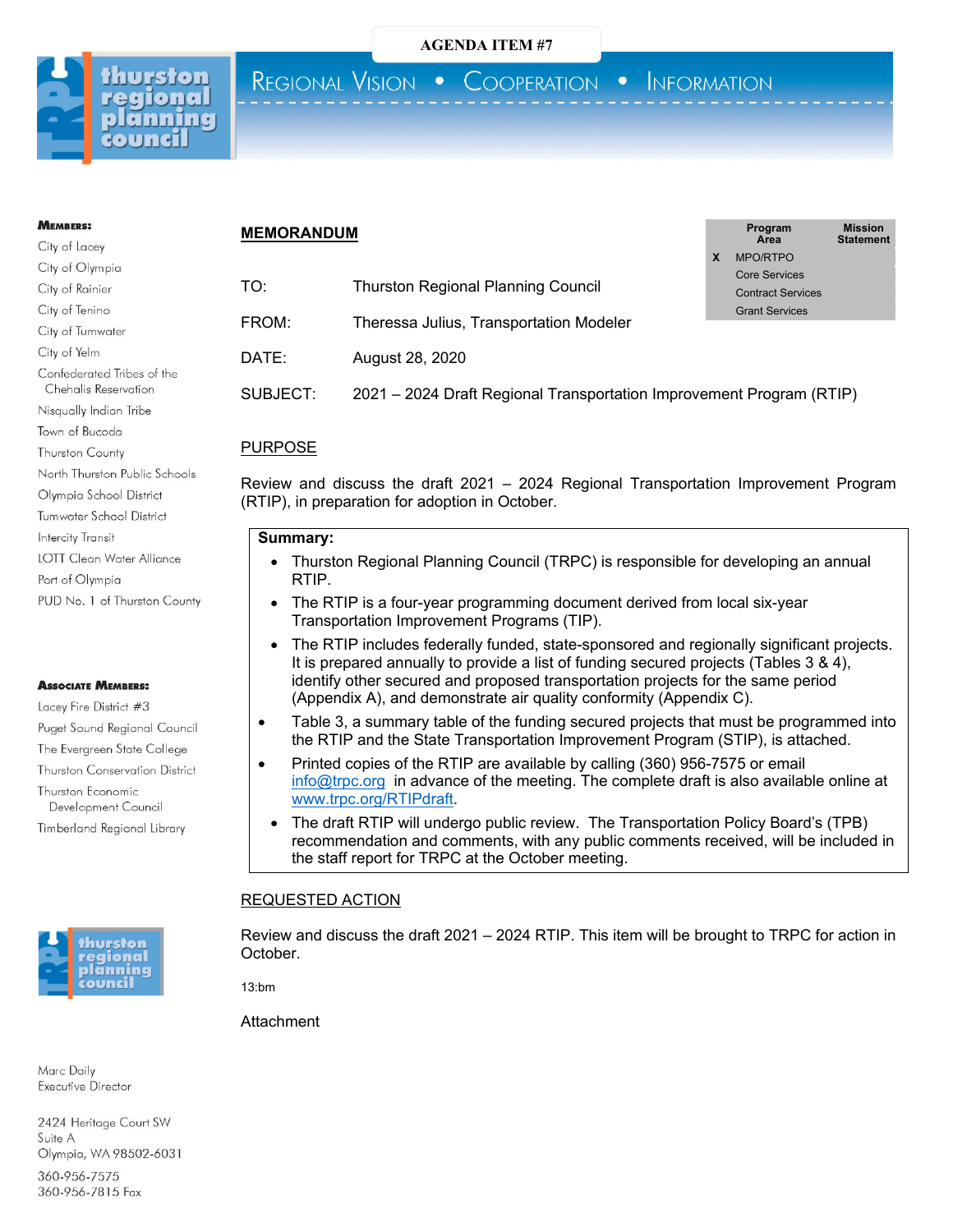MEMORANDUM Page 2 August 30, 2019

### BACKGROUND

#### **What is an RTIP?**

The Regional Transportation Improvement Program (RTIP) is prepared every year by Thurston Regional Planning Council (TRPC) in cooperation with local jurisdictions and the Washington State Department of Transportation (WSDOT). TRPC is designated the Metropolitan Planning Organization (MPO) for the Thurston region. The RTIP is a four-year programming document derived from the comprehensive six-year Transportation Improvement Programs (TIPs) that each local agency develops and adopts annually. In turn, the RTIP is used by the state to prepare the State Transportation Improvement Program (STIP).

The RTIP serves these main purposes:

- 1) It identifies a list of transportation projects that will be forwarded to the state for inclusion in the STIP. For federally funded projects, even if project funding has been awarded, it is not available to jurisdictions and agencies until the project is included in the STIP. To be included in the STIP, projects must be programmed for funding (funding-secured) in the Regional Transportation Improvement Program (RTIP) in the four-year period and meet one or more of the following criteria:
	- a. Have federal funding or have a high-level of certainty of federal funding within the duration of the current RTIP, as verified by the MPO.
	- b. Are WSDOT projects.
	- c. Are regionally significant, regardless of funding source.
- 2) It demonstrates financial constraint for the projects referenced above.
- 3) It demonstrates consistency with RCW 36.70A, Section 70 of the Washington State Growth Management Act requiring transportation planning to be coordinated and consistent with local comprehensive plans.
- 4) It demonstrates that regionally significant projects programmed for funding during the time period will not cause or contribute to any new violation of the federal air quality standards for particulate matter of 10 microns or less ( $PM_{10}$ ), will not increase the frequency or severity of any existing violation of the standards, nor delay timely attainment of the standards.
- 5) It identifies other programmed and planned transportation projects adopted in local six-year Transportation Improvement Programs.

Projects in the RTIP are presented in four phases, planning (PL), preliminary engineering and design (PE), rightof-way acquisition (RW), and construction (CN). Project phases included in each year's updated RTIP may vary as phases secure funding or are obligated.

### **Relating the RTIP to the Regional Transportation Plan**

The RTIP is a short-range implementation program of the priorities identified in the longer view of the 2045 Regional Transportation Plan (RTP), adopted by TRPC in July 2020.

The RTIP projects were reviewed for consistency with the RTP. While all the RTIP projects were found consistent with the 2045 Regional Transportation Plan, those which are "regionally significant" are individually identified in the RTP. These are major projects that influence travel patterns and traffic flows over large areas.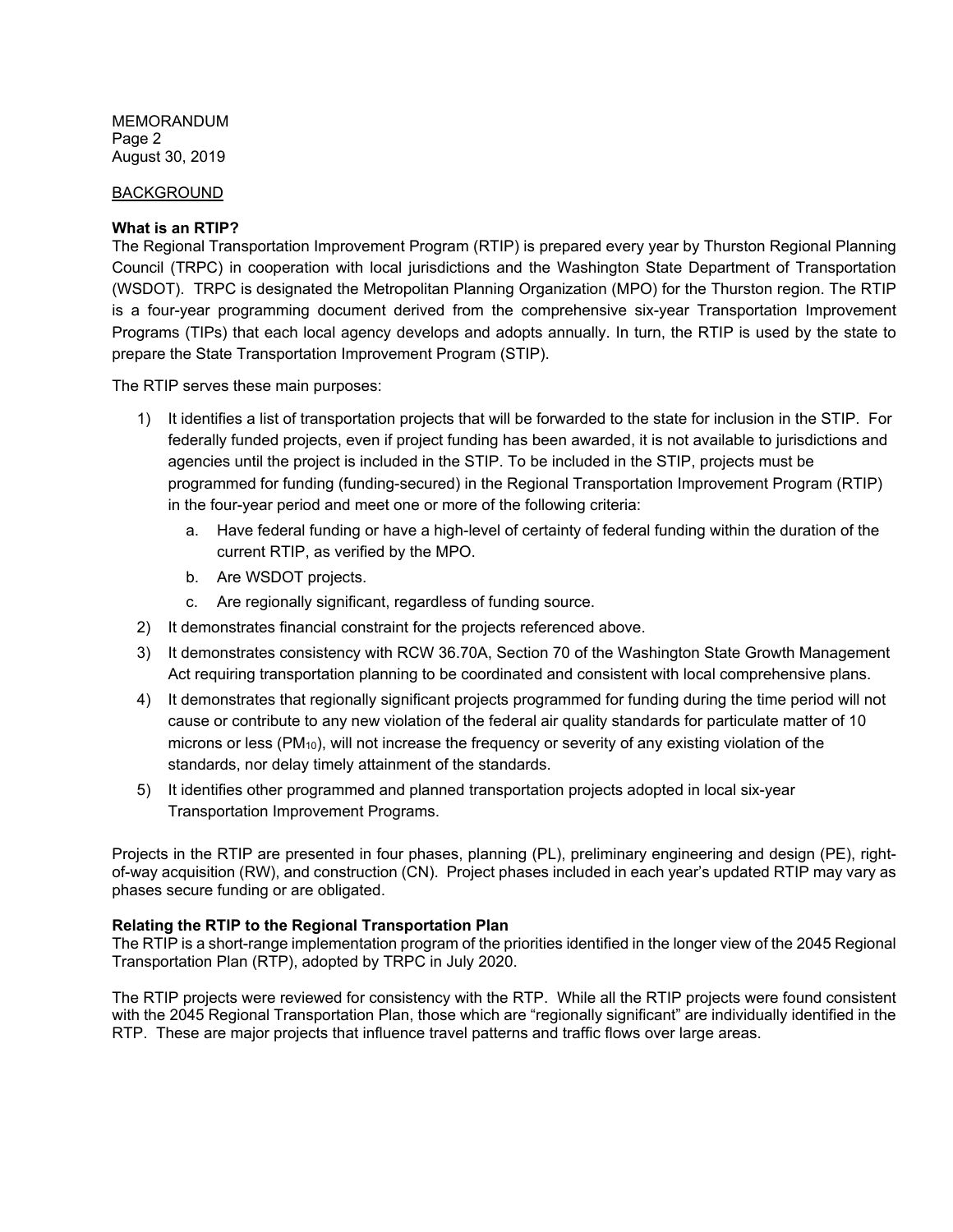MEMORANDUM Page 3 August 30, 2019

Though dubbed "regionally significant," these are only part of the important transportation investments made in the region, as the RTIP shows. Projects like pavement preservation, system safety, intersection efficiency, sidewalk infill, on-street bike lanes, and shoulder upgrades – all found listed individually in the RTIP – are essential to the safe and efficient functioning of the transportation system and are consistent with the priorities expressed in the RTP. The complete list of projects provided in the RTIP, while consistent with the RTP, provides reviewers with a more specific picture than provided in the RTP, of the investments being made in the region's transportation system.

## **Public Comment**

While agencies held public hearings earlier this year on the local TIPs, public review and comment on the draft RTIP is also encouraged. Notices regarding the draft RTIP's availability for comment will be published in The Olympian and posted on the TRPC website.

The draft RTIP will be sent to Transportation Technical Advisory Committee (TAC) members for their review and to staff at the following agencies:

- WSDOT
- Federal Highways Administration
- Federal Transit Administration
- WA State Department of Ecology
- US Environmental Protection Agency
- Puget Sound Regional Council
- Pierce County
- 
- Grays Harbor County
- Lewis County
- Olympic Region Clean Air Agency
- Nisqually Tribe
- Confederated Tribes of the Chehalis Reservation
- Squaxin Tribe

Mason County

All comments received during the public comment period will be included in the staff report to TRPC for your consideration when taking action in October. In addition, any project specific comment will be forwarded to the respective agency.

The draft RTIP will also be reviewed by the State's Air Quality Consultation Group, comprised of representatives from the Washington State Departments of Ecology and Transportation, the US Environmental Protection Agency, and the Federal Highways and Transit Administrations. They will review the proposed conformity status for the RTIP. You will be notified of any substantive changes to the conformity findings based on this review.

The Transportation Policy Board will review the draft RTIP at their September meeting. Their recommendation will also be provided in the staff report to TRPC for consideration when taking action in October.

Table 3 from the RTIP is a summary table of the funding secured projects and is enclosed with this staff report. The complete text is available online. Printed copies of the complete text are available by request to TRPC at 2424 Heritage Court SW, Suite A, Olympia, WA 98502; (360) 956-7575.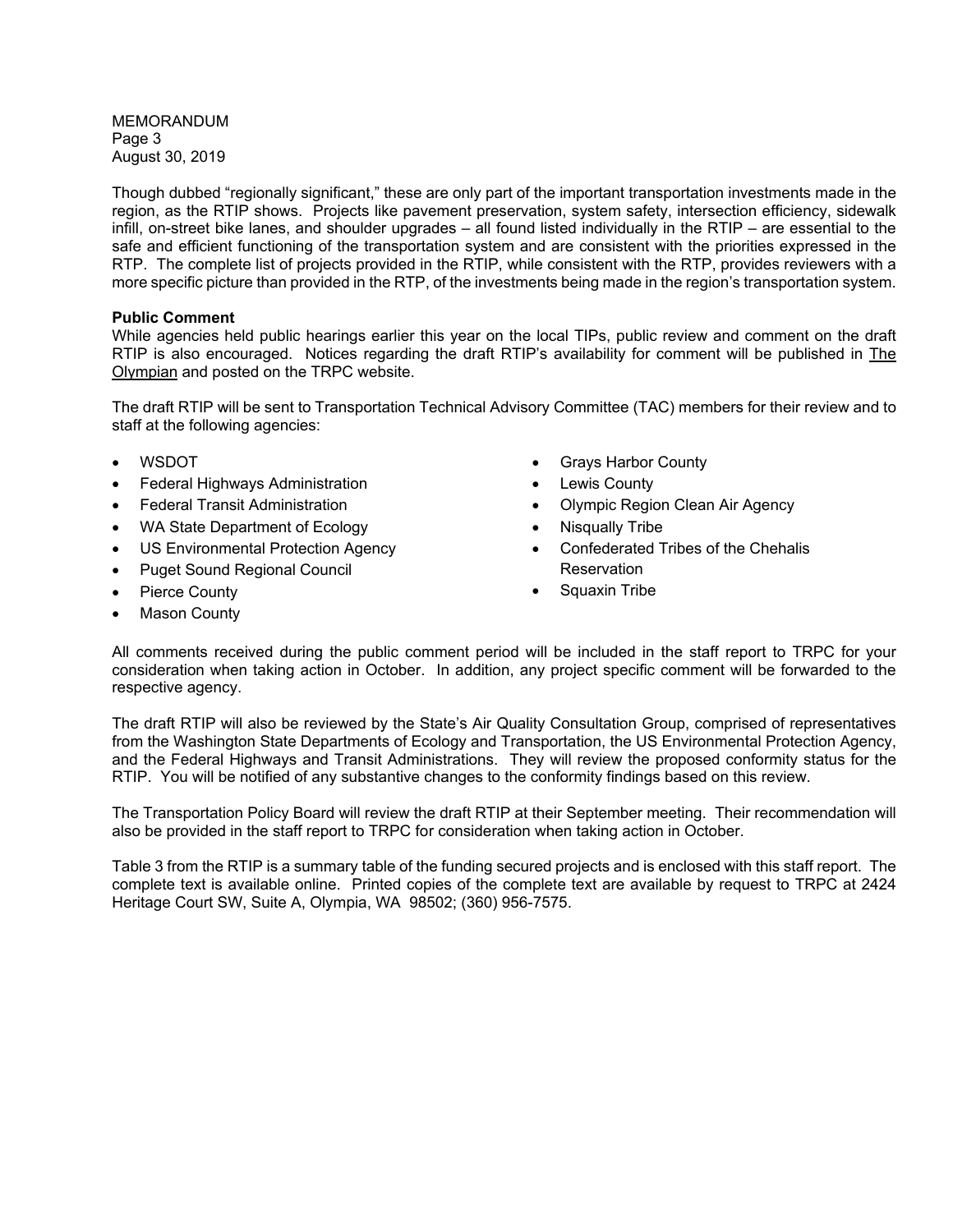| <b>Project Title &amp; Description</b>                                                                                                                                                                                                                                                                                                                                                                                                                                                                                                                          | Agency               | Performance*<br><b>Measure</b> | Regionally<br>Significant | <b>RTP Project</b><br>ID or ITS<br>Arch. | Phase Year      |              | Federal<br><b>Fund Code</b> | Federal                 | State/Local           | Total                    |
|-----------------------------------------------------------------------------------------------------------------------------------------------------------------------------------------------------------------------------------------------------------------------------------------------------------------------------------------------------------------------------------------------------------------------------------------------------------------------------------------------------------------------------------------------------------------|----------------------|--------------------------------|---------------------------|------------------------------------------|-----------------|--------------|-----------------------------|-------------------------|-----------------------|--------------------------|
| Pattison Maintenance and Operations Base Rehabilitation and<br><b>Expansion</b><br>This project will complete improvements on the North parcel portion of the<br>Pattison Maintenance, Operations and Administrative Base (MOA)<br>Rehabilitation and Expansion project including the development of a new                                                                                                                                                                                                                                                      | Intercity            | 18                             | No                        | T <sub>11</sub>                          | CN.             | 2021         | 5307                        | \$3,820,000             | \$955,000             | \$4,775,000              |
| Administrative building, a new fuel, wash and maintenance facilities<br>building, and remaining North parcel site improvements as required under the<br>Development Permit. This is a multiyear project and the funding programmed<br>reflects the funds within the span of the STIP.                                                                                                                                                                                                                                                                           | Transit              |                                |                           |                                          | CN              | 2023         |                             | \$0                     | \$6,481,265           | \$6,481,265              |
| Pattison MOA Rehabilitation, Expansion & Modernization<br>This project will complete improvements and modernization of the Pattison                                                                                                                                                                                                                                                                                                                                                                                                                             |                      |                                |                           |                                          | CN              | 2021         | STP(US)                     | \$1,606,273             | \$250,690             | \$1,856,963              |
| Fleet Maintenance building, including pavement replacement, new stormwater<br>system, and propane fueling station along with all remaining South parcel site<br>improvements as required for re-development. This is a multiyear project and                                                                                                                                                                                                                                                                                                                    | Intercity<br>Transit | 18                             | No                        | T <sub>11</sub>                          | CN              | 2021         | 5339(b)                     | \$16,301,700            | \$4,075,425           | \$20,377,125             |
| the funding programmed reflects the funds within the span of the STIP.                                                                                                                                                                                                                                                                                                                                                                                                                                                                                          |                      |                                |                           |                                          | <b>CN</b>       | 2024         | $\blacksquare$              | \$0                     | \$3,765,912           | \$3,765,912              |
| Propane-Fueled Vans for Dial-A-Lift Service (2021)<br>Purchase of 4 Propane-Fueled Vans for Dial-A-Lift service.                                                                                                                                                                                                                                                                                                                                                                                                                                                | Intercity<br>Transit | 17                             | No                        |                                          | <b>CN</b><br>CN | 2021<br>2021 | STP(US)<br><b>CMAQ</b>      | \$368,490<br>\$122,830  | \$57,510<br>\$19,170  | \$426,000<br>\$142,000   |
| Propane-Fueled Van for Dial-A-Lift Service (2024)<br>Purchase of 1 Propane-Fueled Van for Dial-A-Lift service.                                                                                                                                                                                                                                                                                                                                                                                                                                                  | Intercity<br>Transit | 17                             | No                        |                                          | CN              | 2024         | <b>CMAQ</b>                 | \$134,950               | \$21,062              | \$156,012                |
| Walk N Roll for 2023/ 2024 and 2024/2025<br>The Walk N Roll program reduces drive-alone trips to school and builds the<br>next generation of safe and healthy pedestrians, cyclists, and transit users.<br>This continuing, established, school-based public education and outreach<br>program helps students and families to access their community through active<br>and sustainable forms of transportation, and positively influences safe walking<br>and bicycling behavior and improves air quality by reducing congestion and<br>idling around schools.  | Intercity<br>Transit | 5, 15                          | No                        |                                          | <b>PL</b>       | 2022         | TAP(US)                     | \$258,000               | \$40,266              | \$298,266                |
| Walk N Roll for 2025/ 2026 and 2026/ 2027<br>The Walk N Roll program reduces drive-alone trips to school and builds the<br>next generation of safe and healthy pedestrians, cyclists, and transit users.<br>This continuing, established, school-based public education and outreach<br>program helps students and families to access their community through active<br>and sustainable forms of transportation, and positively influences safe walking<br>and bicycling behavior and improves air quality by reducing congestion and<br>idling around schools. | Intercity<br>Transit | 5, 15                          | No                        |                                          | PL              | 2024         | TAP(US)                     | \$258,000               | \$40,266              | \$298,266                |
| <b>College Street Corridor Improvements Phase 4</b><br>Per the 2009 College Street Corridor Study, this project will widen the roadway<br>to include a planted center median, auxiliary left turn lanes,<br>sidewalks, with typical urban amenities. This includes a traffic control<br>roundabout at 29th Avenue SE.                                                                                                                                                                                                                                           | Lacey                | $1 - 5, 13$                    | Yes                       | C42                                      | PE              | 2022         | STP(US)                     | \$1,478,648             | \$230,771             | \$1,709,419              |
| <b>Electric Vehicle Charging Stations</b><br>Partnered with North Thurston Public Schools. This project will install electric                                                                                                                                                                                                                                                                                                                                                                                                                                   | Lacey                | 15                             | No                        |                                          | RW              | 2021         | <b>CMAQ</b>                 | \$865                   | \$135                 | \$1,000                  |
| vehicle charging stations at public facilities.                                                                                                                                                                                                                                                                                                                                                                                                                                                                                                                 |                      |                                |                           |                                          | <b>CN</b>       | 2022         | <b>CMAQ</b>                 | \$259,500               | \$40,500              | \$300,000                |
| 2024 Highway Safety Improvement Program<br>These projects align with the Washington State Target Zero plan, to reduce                                                                                                                                                                                                                                                                                                                                                                                                                                           | Thurston             |                                |                           |                                          | PE              | 2021         | <b>HSIP</b>                 | \$243,000               | \$27,000              | \$270,000                |
| fatal and serious injury collisions to zero by the year 2030. Improvements<br>include possible signing, pavement markings, guardrails, grading, lighting,<br>studies and data collection.                                                                                                                                                                                                                                                                                                                                                                       | County               | $1 - 5$                        | No                        |                                          | RW<br>CN        | 2023<br>2024 | <b>HSIP</b><br><b>HSIP</b>  | \$99,000<br>\$2,214,000 | \$11,000<br>\$246,000 | \$110,000<br>\$2,460,000 |
|                                                                                                                                                                                                                                                                                                                                                                                                                                                                                                                                                                 |                      |                                |                           |                                          |                 |              |                             |                         |                       |                          |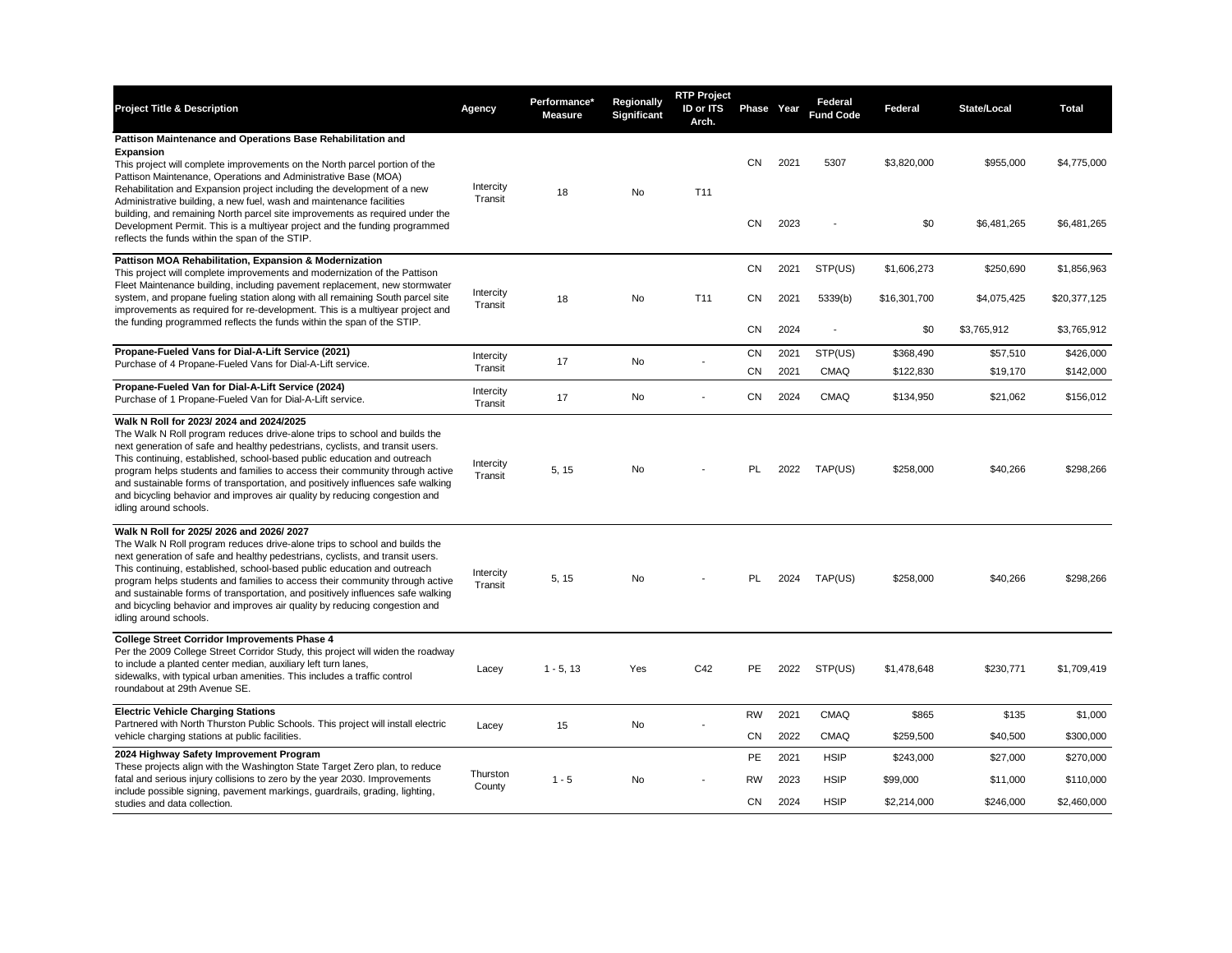| <b>Project Title &amp; Description</b>                                                                                                                                                                                                                                                                                                                                                                          | Agency             | Performance*<br><b>Measure</b> | Regionally<br>Significant | <b>RTP Project</b><br><b>ID or ITS</b><br>Arch. | Phase Year |      | Federal<br><b>Fund Code</b> | Federal     | State/Local | Total       |
|-----------------------------------------------------------------------------------------------------------------------------------------------------------------------------------------------------------------------------------------------------------------------------------------------------------------------------------------------------------------------------------------------------------------|--------------------|--------------------------------|---------------------------|-------------------------------------------------|------------|------|-----------------------------|-------------|-------------|-------------|
| Johnson Point Rd & Hawks Prairie Rd Intersection Improvements<br>Reconstruction, added capacity project including the possibility of realignment,<br>additional lanes, paved shoulders, illumination, drainage facilities, intersection                                                                                                                                                                         | Thurston<br>County | $1 - 4$                        | <b>No</b>                 |                                                 | <b>PE</b>  | 2022 |                             | \$0         | \$365,000   | \$365,000   |
| control improvements, wetland mitigation and other safety features.                                                                                                                                                                                                                                                                                                                                             |                    |                                |                           |                                                 | <b>RW</b>  | 2023 | STP(US)                     | \$366,673   | \$57,226    | \$423,899   |
| Littlerock Road & 113th Ave. SW Bridge and Intersection Improvements<br>The project will replace the L-5 bridge and improve intersection conditions at                                                                                                                                                                                                                                                          |                    |                                |                           |                                                 | PE         | 2021 | HIP(R)                      | \$57,343    | \$200,000   | \$257,343   |
| 113th Ave SW and Littlerock Rd SW. The intersection will be improved through                                                                                                                                                                                                                                                                                                                                    | Thurston<br>County | $1 - 4, 13$                    | No                        |                                                 | <b>RW</b>  | 2021 |                             |             | \$50,000    | \$50,000    |
| the addition of a left turn pocket.                                                                                                                                                                                                                                                                                                                                                                             |                    |                                |                           |                                                 | <b>CN</b>  | 2023 | STP(R)                      | \$1,762,460 | \$602,040   | \$2,364,500 |
| Old Hwy 99 at Intersections of Sargent Rd and 201st Ave<br>Construct a roundabout at Old Hwy 99 and 201st Avenue and a right in right                                                                                                                                                                                                                                                                           | Thurston           |                                |                           |                                                 | PE         | 2022 | STP(US)                     | \$400,000   | \$65,000    | \$465,000   |
| out at Old Hwy 99 and Sargent Rd intersection.                                                                                                                                                                                                                                                                                                                                                                  | County             | $1 - 4, 13$                    | Yes                       |                                                 | RW         | 2023 | STP(US)                     | \$500,000   | \$78,500    | \$578,500   |
| <b>Pacific Avenue Safety</b><br>Enhance crosswalk at Lake Louis Rd. Install illumination along Pacific Ave                                                                                                                                                                                                                                                                                                      |                    |                                |                           |                                                 | PE         | 2021 | <b>HSIP</b>                 | \$54,000    | \$5,400     | \$59,400    |
| from Lacey city limits to Steilacoom Rd.                                                                                                                                                                                                                                                                                                                                                                        | Thurston<br>County | 5                              | <b>No</b>                 |                                                 | <b>RW</b>  | 2021 | <b>HSIP</b>                 | \$18,000    | \$2,000     | \$20,000    |
|                                                                                                                                                                                                                                                                                                                                                                                                                 |                    |                                |                           |                                                 | <b>CN</b>  | 2022 | <b>HSIP</b>                 | \$243.000   | \$32,000    | \$275,000   |
| Yelm Highway and Meridian Intersection Improvements<br>Reconstruction, added capacity project including the possibility of major<br>roadway realignment, additional lanes, signal or roundabout, illumination,<br>drainage facilities, landscaping and other safety features.                                                                                                                                   | Thurston<br>County | $1 - 4.13$                     | Yes                       |                                                 | CN.        | 2021 | STP(US)                     | \$1,300,000 | \$707,000   | \$2,007,000 |
| Yelm Hwy SE and Pacific Ave SE Pedestrian Improvements Phase 1<br>Project will construct pedestrian refuge islands and upgrade ramps and<br>sidewalks.                                                                                                                                                                                                                                                          | Thurston<br>County | 5                              | No                        |                                                 | <b>CN</b>  | 2022 | STP(US)                     | \$310,000   | \$119,000   | \$429,000   |
| <b>High Capacity Transportation Project Development</b><br>Intercity Transit has identified a need to provide bus-rapid transit service<br>through the core urban area of Thurston County. In addition, regional<br>policymakers have expressed the desire to examine options for better<br>connections to communities to the north. This project is a study on regional<br>high capacity transportation needs. | <b>TRPC</b>        | 13, 15                         | <b>No</b>                 | S <sub>4</sub>                                  | <b>PL</b>  | 2022 | STP(US)                     | \$173,000   | \$27,000    | \$200,000   |
| <b>Household Travel Survey</b><br>Conduct a regional household travel survey. The survey will be used to update<br>the regional travel demand model, and look at trends in travel<br>behavior.                                                                                                                                                                                                                  | <b>TRPC</b>        | $1 - 4$                        | No                        |                                                 | PL         | 2022 | STP(US)                     | \$259,500   | \$40,500    | \$300,000   |
| Olympia Capitol Campus - Taming the Dragons<br>An intense Travel Demand Management outreach/education effort targeting<br>top/mid-level managers at state agency worksites on the Olympia Capitol<br>Campus to increase adoption of mobile/flexible/telework options and am/pm<br>schedule shifts for state employees.                                                                                          | <b>TRPC</b>        | 15                             | <b>No</b>                 |                                                 | <b>PL</b>  | 2022 | <b>CMAQ</b>                 | \$154,180   | \$24,063    | \$178,243   |
| SFY 2022 Regional Transportation Planning Priorities<br>Planning activities in the work program of regionally determined transportation<br>initiatives. See TRPC UPWP.                                                                                                                                                                                                                                          | <b>TRPC</b>        | $1 - 5, 13$                    | No                        |                                                 | PL         | 2021 | STP(US)                     | \$700,000   | \$109,249   | \$809,249   |
| Thurston County Bicycle Map, 8th Edition<br>This project will update the Thurston County Bicycle Map.                                                                                                                                                                                                                                                                                                           | <b>TRPC</b>        | 5                              | <b>No</b>                 |                                                 | <b>PL</b>  | 2023 | STP(R)                      | \$43,250    | \$6,750     | \$50,000    |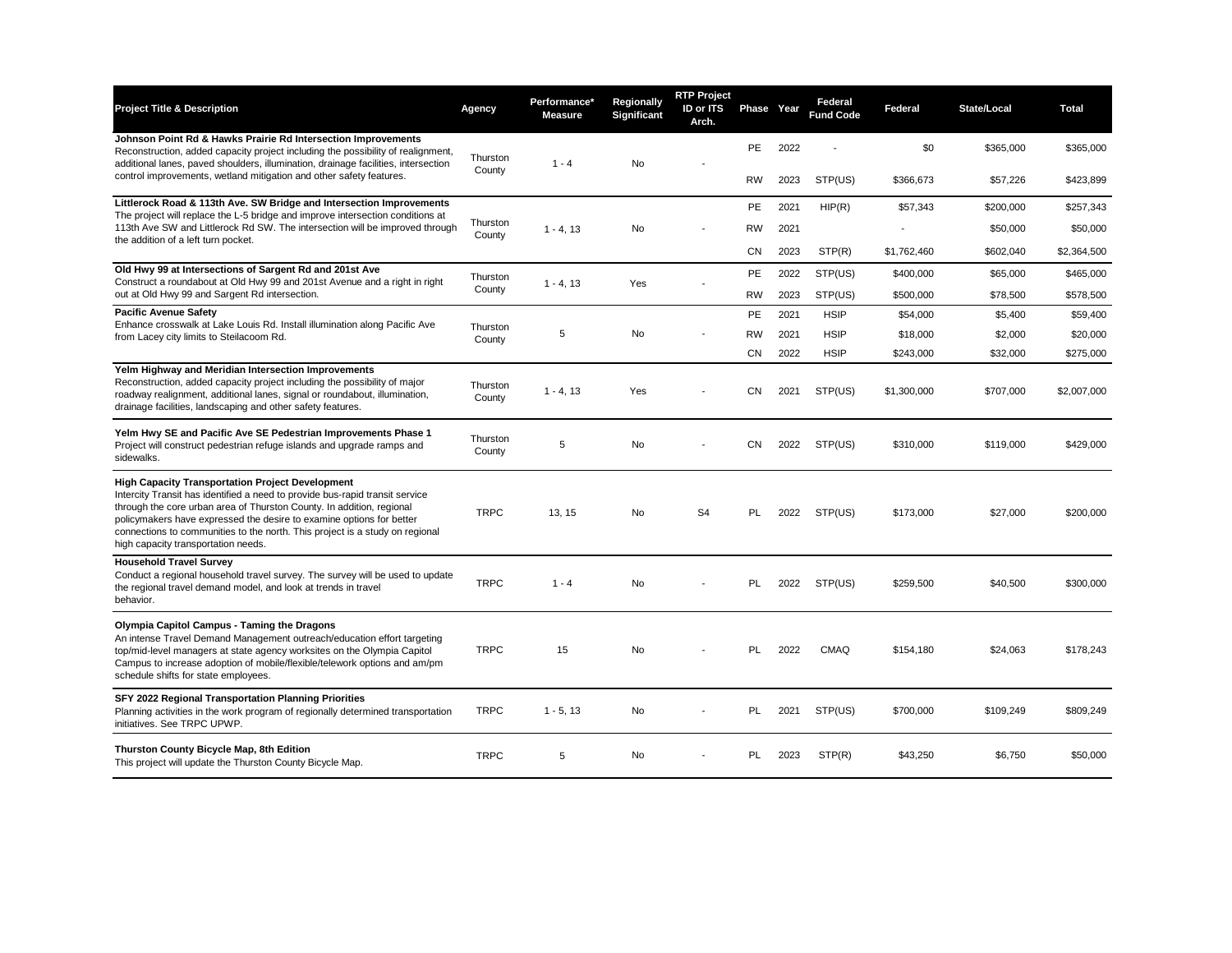| <b>Project Title &amp; Description</b>                                                                                                                                                                                                                                                                                                                                                                                                                                                                                                                                                                                                                                                     | Agency       | Performance*<br><b>Measure</b> | Regionally<br><b>Significant</b> | <b>RTP Project</b><br>ID or ITS<br>Arch. | Phase Year            |                      | Federal<br><b>Fund Code</b>               | Federal                               | State/Local                     | <b>Total</b>                          |
|--------------------------------------------------------------------------------------------------------------------------------------------------------------------------------------------------------------------------------------------------------------------------------------------------------------------------------------------------------------------------------------------------------------------------------------------------------------------------------------------------------------------------------------------------------------------------------------------------------------------------------------------------------------------------------------------|--------------|--------------------------------|----------------------------------|------------------------------------------|-----------------------|----------------------|-------------------------------------------|---------------------------------------|---------------------------------|---------------------------------------|
| I-5 / Trosper Rd / Capitol Blvd Reconfiguration<br>Modify I-5 NB Off-Ramp and southern NB On-Ramp, construct RAB at I-5 / 6th<br>Ave, construct new roadway between West Lee and Trosper,<br>reconstruct Trosper from 1-5 to Capitol, extend Trosper east of Capitol,<br>construct RAB at Trosper / Capitol, reconstruct Linda St from Capitol to a new<br>local access road and construct new local access road from Ruby St to<br>Trosper Rd extension.<br>Termini: NB Off-Ramp and southern NB On-Ramp (I-5), I-5 to 470' east of<br>Capitol (Trosper), Lee to Trosper (6th Ave), 100' north of Ruby to 340' north of<br>Trosper (Capitol), Capitol to 425' east of Capitol (Linda St). | Tumwater     | $1 - 4$ , 12, 13               | Yes                              | C38                                      | <b>CN</b>             | 2021                 |                                           | \$0                                   | \$6,250,000                     | \$6,250,000                           |
| Israel Rd & Linderson Way Pedestrian and Bicycle Improvements Phase<br>Roadway and multi-modal improvements including construction of refuge<br>island(s), reconstruction of select sidewalk segments and curb ramps, extend<br>bike lanes, signal improvements, roadway and other improvements.                                                                                                                                                                                                                                                                                                                                                                                           | Tumwater     | 5                              | Yes                              |                                          | <b>CN</b>             | 2022                 | TAP(US)                                   | \$370,000                             | \$85,000                        | \$455,000                             |
| Israel Rd & Linderson Way Pedestrian and Bicycle Improvements -<br>Phase 2<br>Roadway and multi-modal improvements including construction of refuge<br>island(s), reconstruction of select sidewalk segments and curb ramps, extend<br>bike lanes, roadway and other improvements.                                                                                                                                                                                                                                                                                                                                                                                                         | Tumwater     | 5                              | No                               |                                          | PE                    | 2021                 | TAP(US)                                   | \$43,250                              | \$6,750                         | \$50,000                              |
| <b>Traffic Signal Controller &amp; Detection Upgrade</b><br>Replacement of controllers, detection equipment, and necessary associated<br>hardware at various intersections throughout the City.                                                                                                                                                                                                                                                                                                                                                                                                                                                                                            | Tumwater     | 15                             | No                               |                                          | <b>PE</b><br>CN       | 2022<br>2023         | CMAQ<br><b>CMAQ</b>                       | \$34,600<br>\$268,150                 | \$5,400<br>\$41,850             | \$40,000<br>\$310,000                 |
| X Street Roundabout<br>Roundabout in keeping with Capitol Boulevard Corridor Plan.                                                                                                                                                                                                                                                                                                                                                                                                                                                                                                                                                                                                         | Tumwater     | $1 - 4$ , 13                   | Yes                              | $\overline{\phantom{a}}$                 | <b>RW</b>             | 2023                 | STP(US)                                   | \$866,750                             | \$1,633,250                     | \$2,500,000                           |
| Asphalt/Chip Seal Preservation Thurston Regional Planning Council<br>Resurface the roadway with chip seal or hot mix asphalt to preserve the<br>structural integrity of the roadway and extend the service life of the<br>pavement. For a list of included projects, go to<br>www.wsdot.wa.gov/projects/search.                                                                                                                                                                                                                                                                                                                                                                            | WSDOT        | 6, 7                           | No                               |                                          | PE<br>PE<br><b>PE</b> | 2021<br>2022<br>2024 | <b>NHPP</b><br><b>NHPP</b><br><b>NHPP</b> | \$120,870<br>\$61,853<br>\$142,650    | \$4,835<br>\$2,474<br>\$5,706   | \$125,705<br>\$64,327<br>\$148,356    |
| I-5/Capitol Lake Bridge - Foundation Repair<br>Erosion has occurred at the bridge foundation. This project will repair the<br>damage to this structure preventing further erosion and maintain the<br>structural integrity of this bridge. Foundation repair - retrofit for runoff on bridge<br>005/321.                                                                                                                                                                                                                                                                                                                                                                                   | <b>WSDOT</b> | 10                             | No                               |                                          | <b>CN</b><br>PE<br>CN | 2023<br>2022<br>2023 | <b>NHPP</b><br><b>NHPP</b><br><b>NHPP</b> | \$2,309,854<br>\$131,491<br>\$624,236 | \$46,197<br>\$5,479<br>\$12,740 | \$2,356,051<br>\$136,970<br>\$636,976 |
| I-5/McAllister Creek Bridges - Repair Bridge Piles<br>Many of the submerged concrete piles have large cracks & delamination due<br>to corrosion of the reinforcing steel. Clean and place full height steel jackets on<br>the piles to extend the service life of this structure. Clean and place steel<br>jackets around bridges piles 5/342E, 342W, 342W-S.                                                                                                                                                                                                                                                                                                                              | WSDOT        | 10                             | No                               |                                          | PE<br><b>CN</b>       | 2021<br>2022         | <b>NHPP</b><br><b>NHPP</b>                | \$260,155<br>\$2,383,987              | \$22,622<br>\$48,653            | \$282,777<br>\$2,432,640              |
| <b>Olympic Region - Dynamic Warning Signs</b><br>Side street vehicles are entering mainline without adequate gaps. Install<br>dynamic warning signs at three identified intersections to alert mainline<br>drivers of possible vehicles entering. The warning will give mainline drivers<br>time to react, potentially reducing the number and severity of fatal and serious<br>injury collisions. Dynamic warning signs at three intersections on SR 3, 302<br>and 510.                                                                                                                                                                                                                   | WSDOT        | $1 - 4$                        | <b>No</b>                        |                                          | PE<br><b>CN</b>       | 2021<br>2022         | <b>HSIP</b><br><b>HSIP</b>                | \$44,023<br>\$158,074                 | \$1,834<br>\$3,226              | \$45,857<br>\$161,300                 |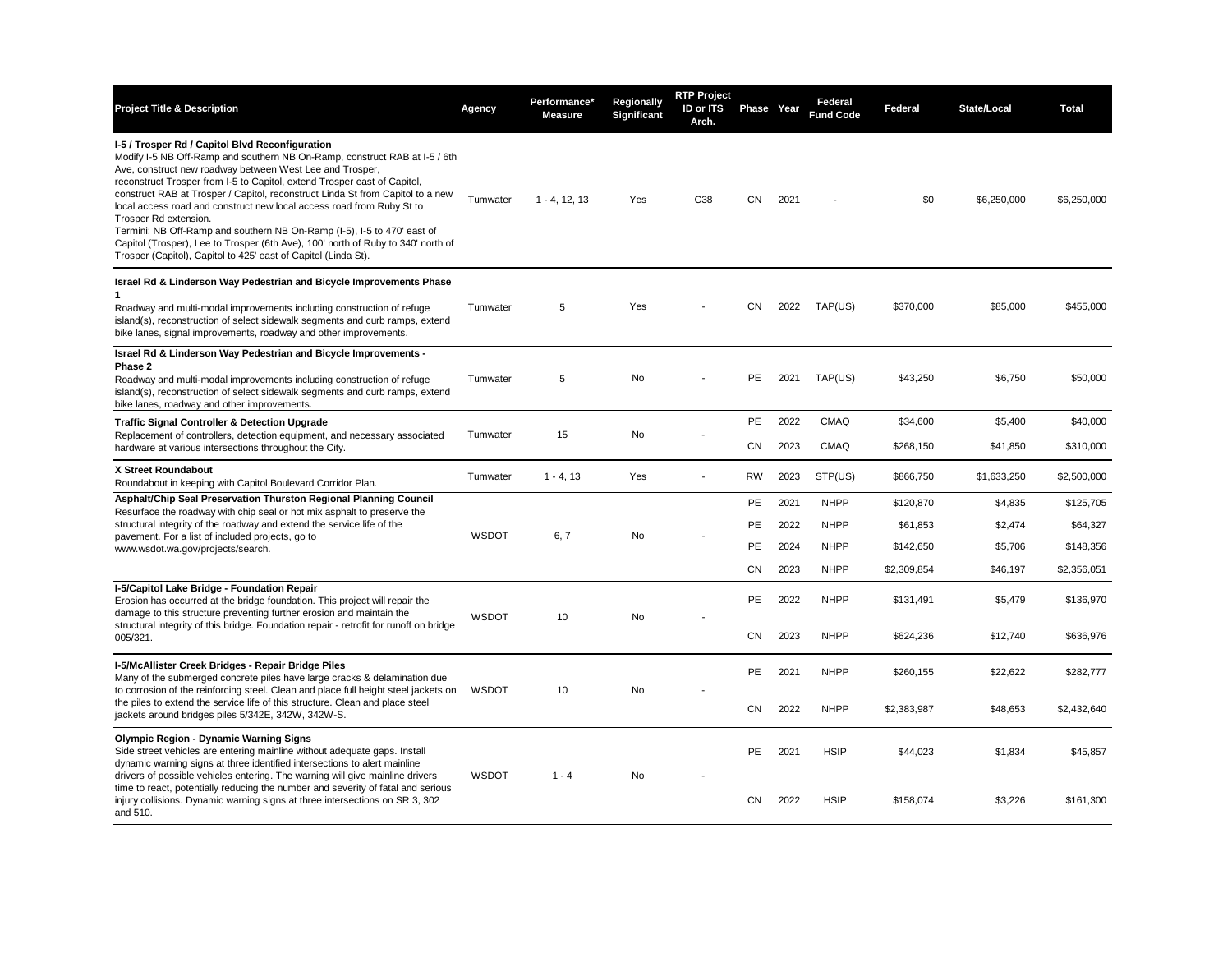| <b>Project Title &amp; Description</b>                                                                                                                                                                                                                                                                                                                              | Agency       | Performance*<br><b>Measure</b> | Regionally<br>Significant | <b>RTP Project</b><br>ID or ITS<br>Arch. | Phase     | Year | Federal<br><b>Fund Code</b> | Federal      | State/Local  | <b>Total</b>  |
|---------------------------------------------------------------------------------------------------------------------------------------------------------------------------------------------------------------------------------------------------------------------------------------------------------------------------------------------------------------------|--------------|--------------------------------|---------------------------|------------------------------------------|-----------|------|-----------------------------|--------------|--------------|---------------|
| SR 507/N of Conner Rd - Culvert Replacement<br>The existing culvert in this location is experiencing structural failure. Replace or<br>repair the existing culvert to provide improved drainage and<br>preserve the structural integrity of the roadway. Replace existing culvert                                                                                   | WSDOT        | $1 - 4$                        | <b>No</b>                 |                                          | <b>PE</b> | 2022 | <b>STP</b>                  | \$141.882    | \$5.912      | \$147.794     |
| WSDOT0000009852.                                                                                                                                                                                                                                                                                                                                                    |              |                                |                           |                                          | <b>CN</b> | 2023 | <b>STP</b>                  | \$117,800    | \$2,404      | \$120,204     |
| SR 507/Skookumchuck River Bridge to S of 184th Ave - Stormwater<br>Retrofit<br>Stormwater runoff along this section of SR 507 leaves the right of way without<br>being treated. Provide water quality treatment of SR 507<br>stormwater runoff that discharges into Skookumchuck River directing highway<br>runoff away from sensitive areas.                       | <b>WSDOT</b> | $1 - 4$                        | No                        |                                          | <b>CN</b> | 2021 | <b>NHPP</b>                 | \$171,279    | \$3,495      | \$174,774     |
| SR 510/Yelm Loop - New Alignment Phase 2<br>Traffic through the City of Yelm is extremely congested at the present time.                                                                                                                                                                                                                                            |              |                                |                           |                                          | PE        | 2021 |                             | \$0          | \$3,200,000  | \$3,200,000   |
| This project will construct the second stage of a new alignment for SR 510<br>through the City of Yelm. When complete, this project will relieve congestion<br>and improve motorist safety.                                                                                                                                                                         | <b>WSDOT</b> | $1 - 4, 13$                    | Yes                       | O <sub>13</sub>                          | <b>CN</b> | 2021 |                             | \$0          | \$50,200,000 | \$50,200,000  |
| SR 8/E of Summit Lk Rd to W of Old Olympic Hwy - Stormwater Retrofit<br>Stormwater runoff along this section of SR 008 leaves the right of way without<br>being treated. Provide water quality treatment for SR 008<br>stormwater runoff that discharges into Perry Creek, directing highway runoff<br>away from sensitive areas. Stormwater drainage improvements. | WSDOT        |                                | <b>No</b>                 |                                          | <b>CN</b> | 2021 | <b>NHPP</b>                 | \$333.438    | \$6.805      | \$340.243     |
| US 101/Mud Bay Bridges - Repair Bridge Piles<br>Many of the submerged concrete piles have large cracks & delamination due                                                                                                                                                                                                                                           |              | 10                             |                           |                                          | PE        | 2021 | <b>NHPP</b>                 | \$174.211    | \$15.149     | \$189,360     |
| to corrosion of the reinforcing steel. Clean and place full height fiber reinforced<br>polymer jackets on the piles to extend the service life of the structure. Clean<br>and place fiber reinforced polymer on bridge piles 101/508E & 508W.                                                                                                                       | <b>WSDOT</b> |                                | <b>No</b>                 |                                          | <b>CN</b> | 2022 | <b>NHPP</b>                 | \$1,596,420  | \$32,580     | \$1,629,000   |
| <b>Mosman Ave Phase II</b><br>The improvements will construct a new road connecting Longmire St with the<br>new Mosman Avenue intersection. Will add bike                                                                                                                                                                                                           | Yelm         |                                | Yes                       |                                          | <b>CN</b> | 2021 | TAP(US)                     | \$142,000    | \$285,871    | \$427.871     |
| lanes, sidewalks, street lighting, and stormwater improvements. Improvements<br>include construction of new road from Longmire St to Solberg St, and<br>reconstruction of Mosman Ave between Solberg St and Railroad St                                                                                                                                             |              | $1-5, 13$                      |                           | A22                                      | <b>CN</b> | 2021 | STP(US)                     | \$492,608    | \$285,871    | \$778,479     |
|                                                                                                                                                                                                                                                                                                                                                                     |              |                                |                           |                                          |           |      | Total                       | \$44,496,243 | \$80,966,803 | \$125,463,046 |